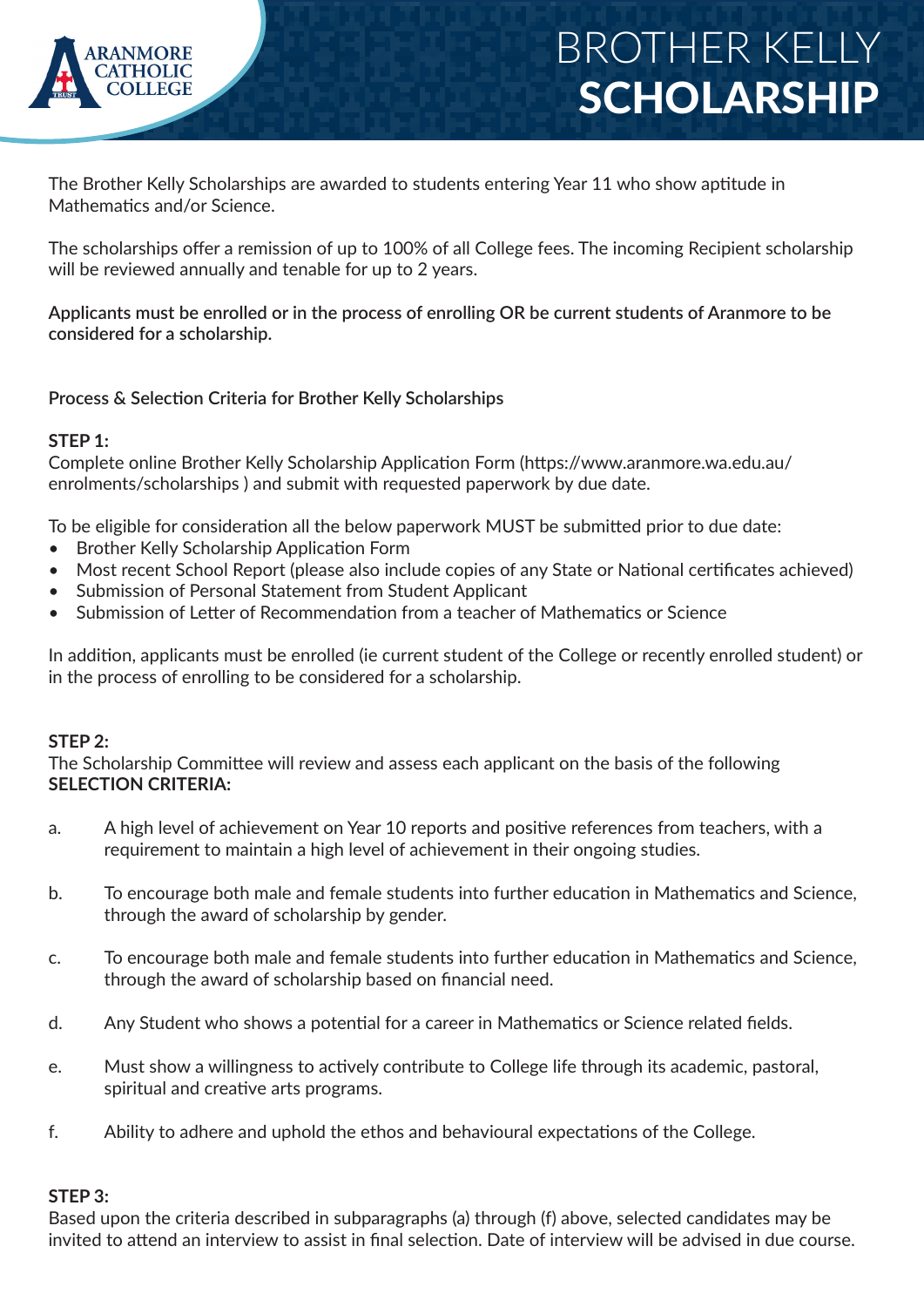

# 2023 BROTHER KELLY SCHOLARSHIP APPLICATION FORM

| Name:                                          |                                                                                                                        |                           |                                                                                                                                                                                                                                                                                      |  |  |  |
|------------------------------------------------|------------------------------------------------------------------------------------------------------------------------|---------------------------|--------------------------------------------------------------------------------------------------------------------------------------------------------------------------------------------------------------------------------------------------------------------------------------|--|--|--|
|                                                |                                                                                                                        |                           |                                                                                                                                                                                                                                                                                      |  |  |  |
|                                                | <u> 2002 - Johann Stoff, deutscher Stoffen und der Stoffen und der Stoffen und der Stoffen und der Stoffen und der</u> |                           |                                                                                                                                                                                                                                                                                      |  |  |  |
|                                                |                                                                                                                        |                           |                                                                                                                                                                                                                                                                                      |  |  |  |
| Email:                                         |                                                                                                                        |                           | <u> 1999 - Johann Stoff, amerikansk politiker (d. 1989)</u>                                                                                                                                                                                                                          |  |  |  |
|                                                |                                                                                                                        |                           |                                                                                                                                                                                                                                                                                      |  |  |  |
|                                                |                                                                                                                        |                           |                                                                                                                                                                                                                                                                                      |  |  |  |
|                                                |                                                                                                                        |                           | Present School: <u>Communication</u> Communication of the Communication of the Communication of the Communication of the Communication of the Communication of the Communication of the Communication of the Communication of the C                                                  |  |  |  |
|                                                | How did you find out about the Brother Kelly Scholarship?                                                              |                           | <u> 2008 - Andrea Andrew Maria (h. 1878).</u>                                                                                                                                                                                                                                        |  |  |  |
|                                                |                                                                                                                        |                           | ,我们也不能在这里的时候,我们也不能在这里的时候,我们也不能会在这里的时候,我们也不能会在这里的时候,我们也不能会在这里的时候,我们也不能会在这里的时候,我们也<br>Please ensure to attach a photocopy of applicant's most recent School Report, Personal Statement (by student<br>applying) & the Letter of Recommendation by a teacher of Mathematics or Science. |  |  |  |
|                                                |                                                                                                                        |                           |                                                                                                                                                                                                                                                                                      |  |  |  |
|                                                |                                                                                                                        |                           |                                                                                                                                                                                                                                                                                      |  |  |  |
|                                                |                                                                                                                        |                           | Scholarship application should be forwarded with an Enrolment Form (unless previously supplied) to:                                                                                                                                                                                  |  |  |  |
|                                                |                                                                                                                        | The Principal's Secretary |                                                                                                                                                                                                                                                                                      |  |  |  |
| Aranmore Catholic College<br><b>PO Box 223</b> |                                                                                                                        |                           |                                                                                                                                                                                                                                                                                      |  |  |  |
|                                                |                                                                                                                        | Leederville WA 6903       |                                                                                                                                                                                                                                                                                      |  |  |  |
|                                                |                                                                                                                        |                           | or email: Dianne.Bearham@cewa.edu.au                                                                                                                                                                                                                                                 |  |  |  |
|                                                | Applications after the closing date will not be accepted.                                                              |                           | The closing date for the Brother Kelly Scholarships is: 4:00pm, Friday 29 July 2022.                                                                                                                                                                                                 |  |  |  |
|                                                |                                                                                                                        |                           | CHECKLIST: have you completed & included the following?                                                                                                                                                                                                                              |  |  |  |
|                                                |                                                                                                                        |                           |                                                                                                                                                                                                                                                                                      |  |  |  |

Scholarship Application Form

Recent School Report, Student's Personal Statement & Letter of Recommendation

Enrolment Information Form (unless previously supplied/ currently enrolled applicant)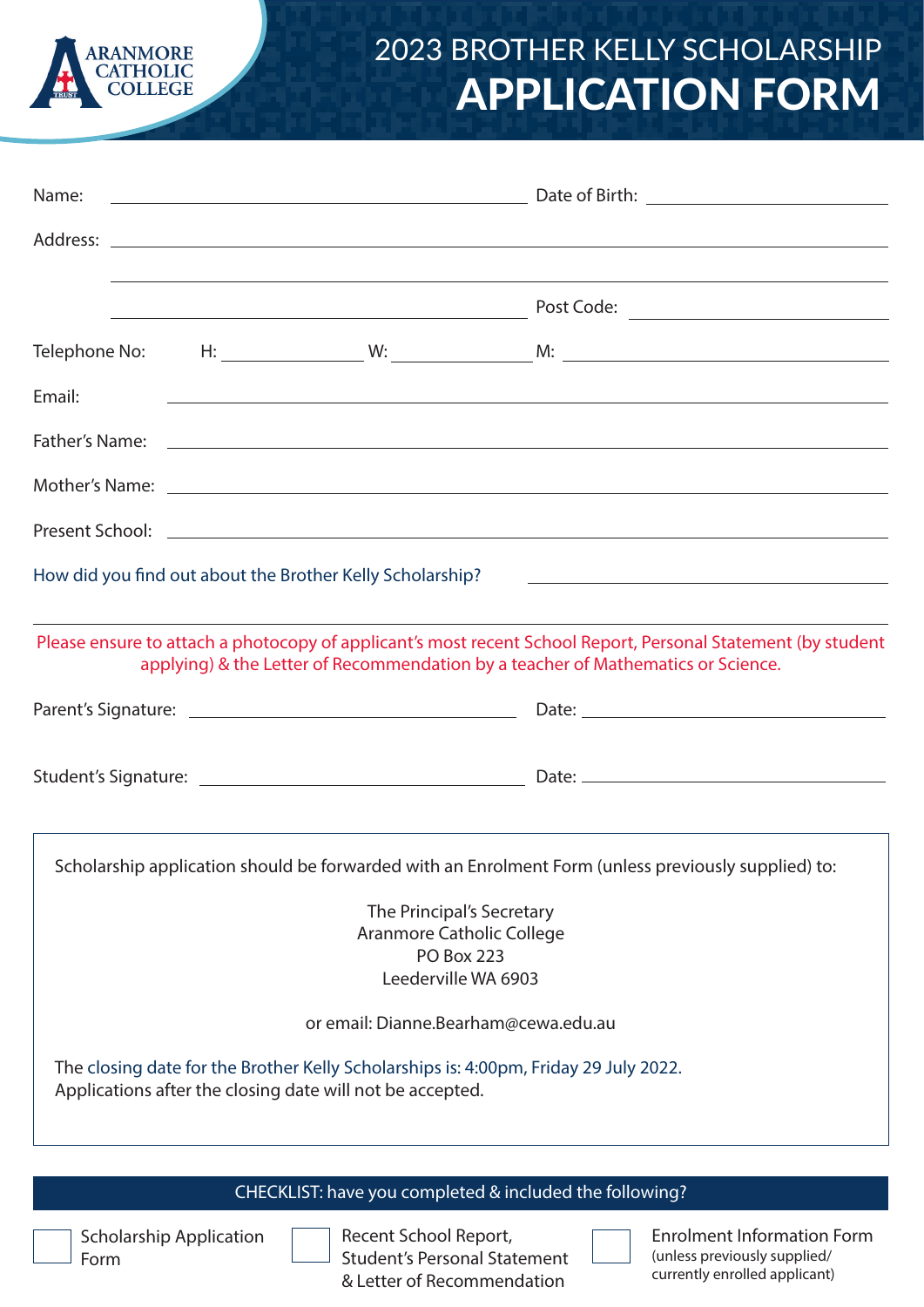

### STUDENT'S PERSONAL STATEMENT

With a brief reference to the SELCETION CRITERIA, please write a statement on why you are interested and deserving of the Brother Kelly Scholarship. Please write about your past or current academic achievements and experiences in the areas of Mathematics and Science. Please also write about your aspirations for the future (eg study Medicine, study Computer Science etc). Please tell us how receiving the Brother Kelly Scholarship will help you achieve your goals for the future.